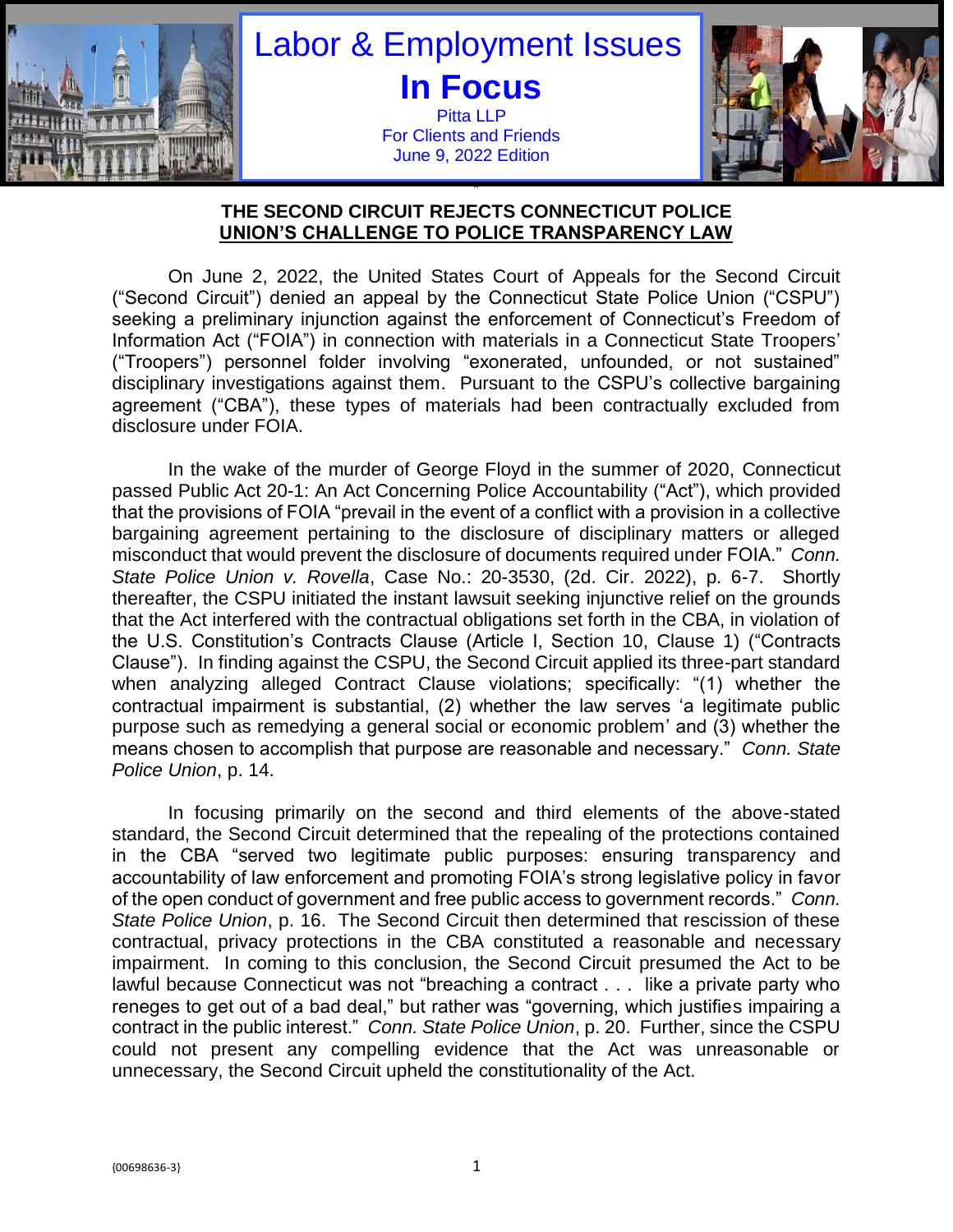This decision by the Second Circuit largely tracks a February 2021 decision involving police unions of the New York City Police Department by this same court that determined New York State's rescission of similar, privacy protections contained in New York State General Municipal Law § 50-a was lawful given the public need for greater transparency surrounding investigations into alleged police misconduct.

### **CRYPTO STRIKES BACK-LAWSUIT CHALLENGES DOL CRITICISM OF CRYPTOCURRENCY INVESTMENTS IN 401(K) PLANS**

After months of warnings from the U.S. Department of Labor ("DOL") and heightening scrutiny of individual pension plan investments in cryptocurrencies, a leading cryptocurrency company has struck back with a complaint in the U.S. District Court for the District of Columbia ("Complaint") against the DOL and Secretary of Labor Martin J. Walsh. The Complaint by Forusall, Inc. asks for declaratory and injunctive relief on the grounds that the DOL's Compliance Assistance Release No. 2022-01, "401(k) Plan Investments in 'Cryptocurrencies'" ("Release"), critical of such investments, violates the Administrative Procedure Act ("APA") rulemaking requirements and its arbitrary and capricious standards. *Forusall, Inc. v. U.S. Dept. of Labor et al*, Case No. 22-CV-01551 (D.D.C. June 2, 2022).

DOL issued the Release on March 10, 2022. In the Release, DOL expresses "serious concerns about the prudence of a fiduciary's decision to expose a 401(k) plan's participants to direct investments in cryptocurrencies" and the like; "cautions plan fiduciaries to exercise *extreme care* before they consider adding a cryptocurrency option to a 401(k) plan's investment menu . . .;" and warns plan fiduciaries that "they should expect to be questioned about how they can square their actions with their duties of prudence and loyalty in light of the risks . . ." ("Emphasis added).

The Complaint seeks to vacate the Release and enjoin DOL from "taking any action" in furtherance of the Release which Forusall alleges was issued without compliance with the APA's notice and comment requirements for rulemaking, is arbitrary and capricious, and exceeds DOL's statutory jurisdiction, authority, or limitations. In support of its challenge, the Complaint alleges that the Release does not mention the many benefits of cryptocurrency, owned by "about 46 million Americans" or "17% of the adult population" in Bitcoin alone, and comprises "a small portion" of the portfolios of Harvard, Yale, and Brown Universities. and University of Michigan. Moreover, the Complaint unfavorably contrasts the Release with President Biden's March 9, 2022 "Executive Order on Ensuring Responsible Development of Digital Assets" which Forusall sees as taking an affirmatively positive approach to development of cryptocurrency investments globally. In contrast, the Complaint alleges that DOL created a new stricter standard of care, "extreme care" instead of "prudence," and solely for cryptocurrency. Critically, the Complaint characterizes the Release as a *de facto* "rule" and alleges that DOL arbitrarily and capriciously avoided the APA's rule notice and comment requirements based on bias and political expediency, in order to evade months of input from stakeholders, all in violation of DOL's authority under the APA. Finally, the Complaint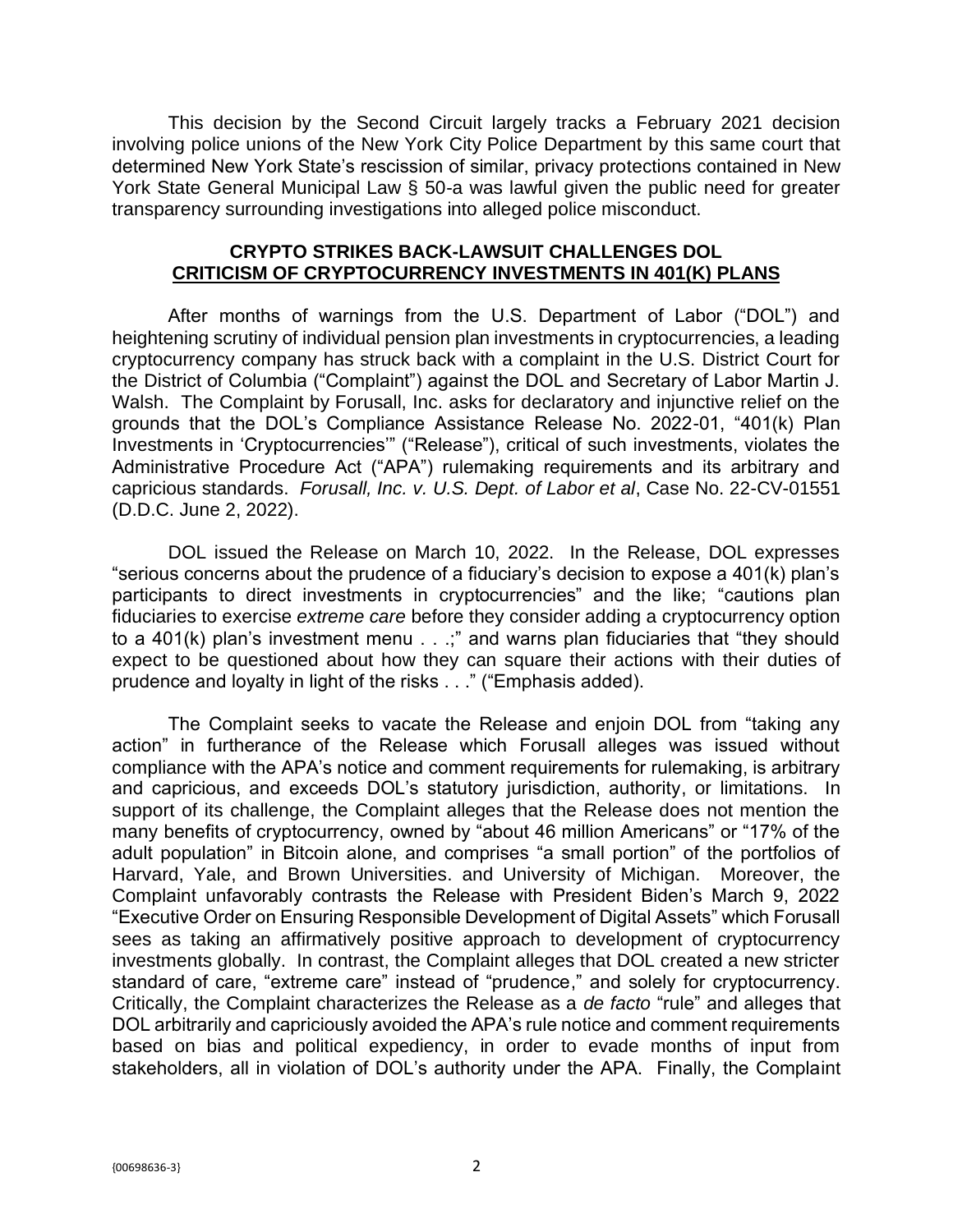alleges harm from the chilling effect on the cryptocurrency industry of the DOL's alleged "threat" of investigation.

DOL will soon answer or move to dismiss, but the Release and the Complaint may have broader consequences. Paragraph 63(d) of the Complaint asks the Court to declare, "that the DOL's investigative authority is limited to investigating violations of Title I of ERISA, and may not be used for any other purposes, including but not limited to, harassing or intimidating individuals, imposing costs on individuals for taking lawful action, or otherwise using its investigatory authority to seek adherence to substantive rules that it has not set forth in regulatory guidance." As the Complaint warns: "While this lawsuit arises in the context of cryptocurrency, unless the principles at stake here are addressed to require DOL to operate strictly within the limits of its legal authority and to follow the law in undertaking agency actions, tomorrow unlawful federal agency action could just as easily extend to any other type of investment or investment strategy that senior officials at DOL (in this or any future administration) do not find to be entirely to their liking. Indeed, DOL is currently in the process of reversing course on a prior rule it issued (in that instance, through notice and comment rulemaking), characterizing the prior rule as having improperly singled out environmental, social and governance (ESG) investments. Defined contribution plans governed by ERISA hold approximately \$10 trillion in assets – and where those assets may be invested should not be subject to the arbitrary whims of an agency that has no such authority."

## **ELECTRONIC POSTING REQUIRED BY NLRB DUE TO COVID-19 RELATED CLOSURES**

Last week, the National Labor Relations Board ("NLRB" or "Board"), in *Paragon Systems, Inc.*, 371 NLRB No. 104 (2022), provided a more expansive notice-posting requirement for an employer covered by the National Labor Relations Act ("Act" or "NLRA") when it commits an unfair labor practice ("ULP"). It is the general rule that noticepostings must be done within 14 days after an employer learns from the Board that there is such a requirement stemming from an ULP and must be done physically on the premises of the employer and via email, concurrently. However, due to COVID-19 related restrictions and closures of some workplaces, the Board has had to tackle this new wrinkle to an old issue.

Prior to this decision, the previous rule regarding electronic postings was set forth in *Danbury Ambulance Service, Inc.*, 369 NLRB No. 68 (2020) and provided that the 14 day window period for posting of violation notices need only commence when the physical location of the employer reopened and a substantial compliment of the work force had returned to the office. As such, any electronic transmission of the notice posting would not begin until 14 days after the two previously-stated circumstances had occurred.

However, in *Paragon Systems, Inc.*, the Board stated that this employer was required to post notices of violations by electronic means within 14 days after receipt of its decision because its facilities were closed and/or only partially occupied due to COVID-19 related restrictions. The Board stated, in addressing concerns raised in a dissenting